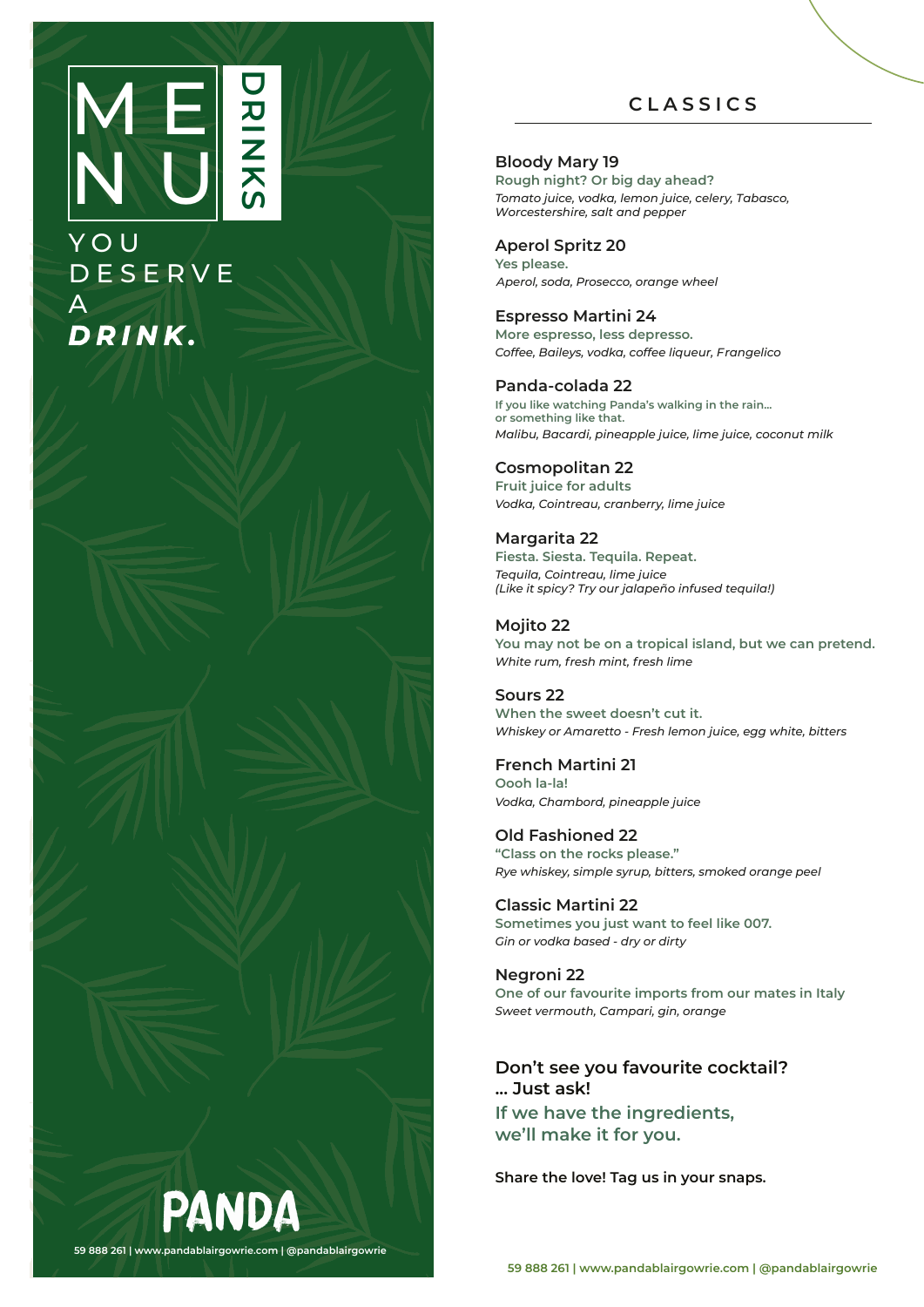## **S IGN A T U R E S**

## **Cosmo Spritz 22**

**What's better than a cosmo? Spritz it!** *Cosmo soda, cranberry juice, vodka, Cointreau, orange wheel* 

## **Black Jack 22**

**Blackberry and Gin - name a better duo.** *Chambord, Gin, lime, egg white* 

## **Mango Caprioska 22**

Like tropical flavours? You'll love this. *Vodka, lime, Aubrey Mango Liqueur, mango nectar*

## **Bees Knees 22**

*Gin, honey and lemon juice* **You catch more flies with honey.**

## **Lychee & Ginger Martini 22**

**A delicious blend with an Asian infusion.** *Aubrey Lychee liqueur, vodka, ginger syrup, lime* 

## **Gaytime 22**

**A boozy take on an Aussie classic. Need we say more?**  *Butterscotch liqueur, Baileys, cream, smashed honeycomb*

## **Cinnamon Apple Pie 22**

**Warms you from the inside out** *Fireball, vanilla vodka, fresh apple juice, cinnamon sugar rim* 

## **Rose-berry kisses 22**

**If you have a sweet tooth and love musk sticks**  *Chambord, rosewater, fresh lemon juice, egg white* 

## **Mr. Darcy 23**

**If the perfect man was a martini.... Introducing Mr. Darcy.** *Aubrey Passionfruit Liqueur, vanilla vodka, white chocolate liqueur, fresh passionfruit*

## **Painkiller 24**

**For affect, drink twice daily.** *Tequila, coconut tequila, orange liqueur, sweet vermouth*

## **BEE R**

## **O N T A P**

**St. Andrews Beach Brewery** - Lager 300ml / 7.5 500ml / 11.5 **St. Andrews Beach Brewery** - Pale Ale 300ml / 7.5 500ml / 11.5

## **B O T TLE D**

**Cascade Light 7**

**Carlton Draught 7** 

**Great Northern Mid Strength 8** 

**Coopers Pale Ale 10**

#### **St. Andrews Beach Brewery Cans 9** Golden Ale, Session Ale, Pilsner, IPA

**Corona 10**

**Peroni 10**

**Main Ridge Cider 11**  Pear or Apple

## **V I N O**

## **BUBBLE S**

| <b>NV</b> | Label 88 Brut Cuvee Sparkling 11   48          |
|-----------|------------------------------------------------|
|           | Mornington Peninsula                           |
| <b>NV</b> | Tobacco Road Prosecco 12.5   52                |
| 2018      | Trofeo Estate Terzetto Sparkling 13   58       |
|           | Dromana, Mornington Peninsula (vegan friendly) |
| 2021      | Zonzo Bellini di Cristina 13   58              |
|           | Yarra Glen, Victoria                           |
| 2017      | Trofeo Premium Blanc De Noir -   94            |

Dromana, Mornington Peninsula *(vegan f riendly)*

## **WHIT E**

| 2017 | Label 88 Moscato 11   48                         |
|------|--------------------------------------------------|
|      | Mornington Peninsula                             |
| 2019 | Mornington Estate 'Fume' Sauvignon Blanc 12   52 |
|      | Dromana, Mornington Peninsula (vegan friendly)   |
| 2020 | Mount Vernon Sauvignon Blanc 12   52             |
|      | Marlborough region, New Zealand                  |
| 2020 | Round Two Chardonnay 12   52                     |
|      | Barossa, South Australia                         |
| 2018 | Trofeo Estate Premium Chardonnay -   74          |
|      | Dromana, Mornington Peninsula (vegan friendly)   |
| 2020 | Kangarilla Road Pinot Grigio 13   54             |
|      | Adelaide Hills, South Australia                  |
| 2021 | San Pietro Pinot Gris 12   52                    |
|      | Mt. Eliza, Mornington Peninsula                  |
| 2018 | Trofeo Estate Pinot Gris 14   59                 |
|      | Dromana, Mornington Peninsula (vegan friendly)   |
| 2021 | Leeuwin Estate 'Art Series' Riesling 13.5   58   |
|      | Margaret River, Western Australia                |
|      |                                                  |

- **2016 Howard Vineyard Gruner Veltliner** 11.5 | 52 Adelaide Hills, South Australia
- **2021 Boat O'Craigo Gruner Veltliner** 14.5 | 64 Healesville, Victoria

## **ROS É**

| 2020 | Artea Rosé 12   54                             |
|------|------------------------------------------------|
|      | Alps De Haute Provence, France                 |
| 2021 | Trofeo Estate Rosé 14   59                     |
|      | Dromana, Mornington Peninsula (vegan friendly) |

## **R E D**

| 2019 | Label 88 Pinot Noir 11.5   52                            |
|------|----------------------------------------------------------|
| 2017 | San Pietro Pinot Noir 13.5   55                          |
|      | Mt Eliza, Mornington Peninsula                           |
| 2018 | Trofeo Estate Pinot Noir -   70                          |
|      | Dromana, Mornington Peninsula (vegan friendly)           |
| 2018 | Paxton Cabernet Sauvignon 13.5   58                      |
|      | Mclaren Vale, South Australia                            |
| 2019 | Finca De Los Padrillos Malbec 14   62                    |
|      | Mendoza, Argentina                                       |
| 2018 | Mornington Estate Shiraz 13   54                         |
|      | Mornington, Mornington Peninsula <b>(vegan friendly)</b> |
| 2018 | Trofeo Estate Chosen Few Shiraz -   64                   |
|      | Dromana, Mornington Peninsula (vegan friendly)           |
| 2020 | Cooper Burns Grenache Shiraz Mourvèdre14.5   64          |
|      | Barossa, South Australia                                 |
|      |                                                          |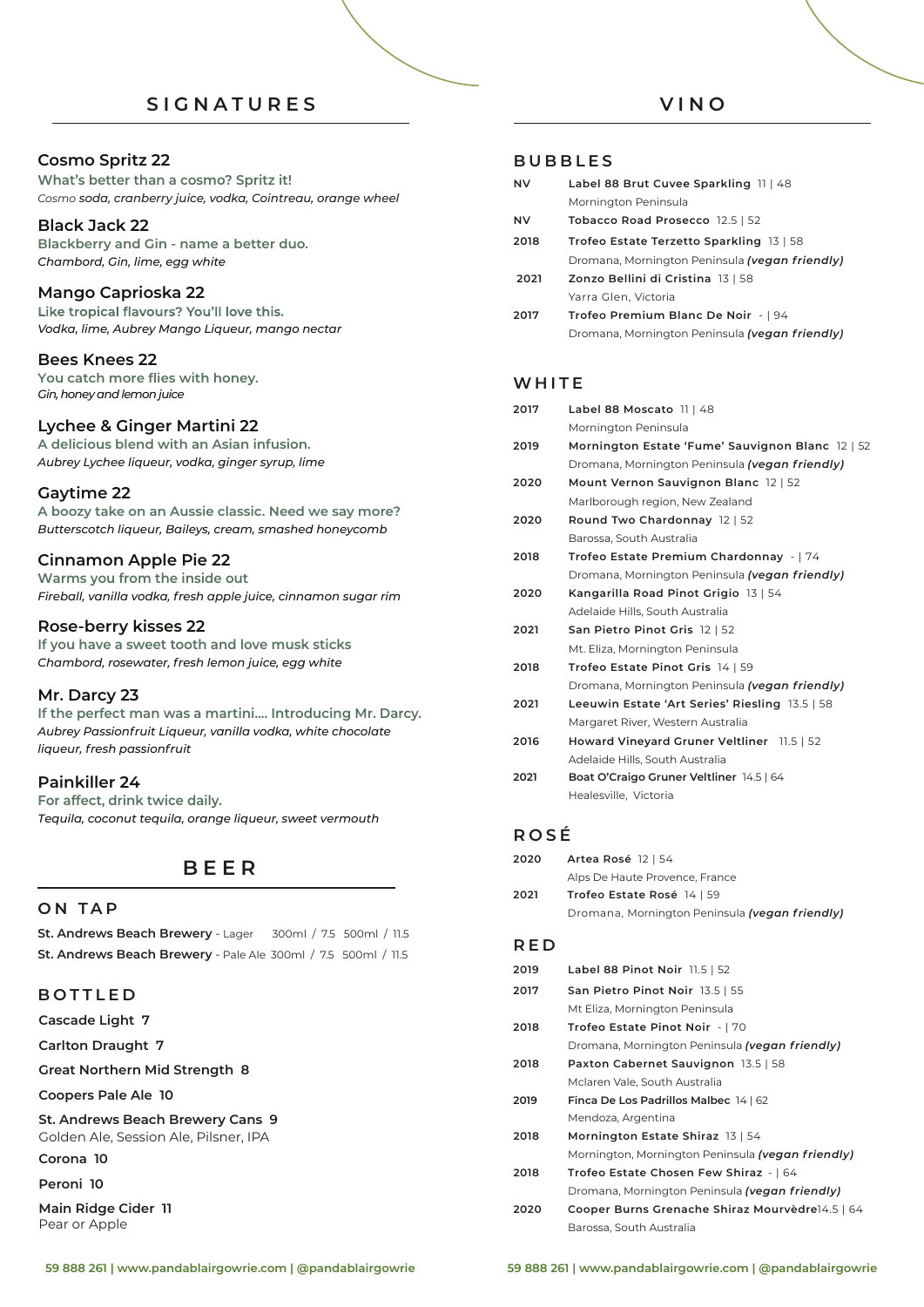# ME**OULE** N U **NO-ALC**

N O T DRINKING ? Y O U **STILL DESERVE**  $\mathsf{A}^{\!\top}$ *DRINK .*

**59 888 261 | www.pandablairgowrie.com | @pandablairgowrie**

PANDA

## **NON-ALCOHOLIC COCKTAILS**

**Strawberry Mojito 18** *Non-alcoholic gin, fresh mint, strawberries, strawberry syrup, lime and soda* 

**Pash & Go 18** *Mango nectar, lime, sugar, passionfruit pulp*

**Dirty Virgin 14** *Tomato juice, lemon, celery, Tabasco, Worcestershire, salt and pepper*

**Golden Playtime 16** *Honeycomb, chocolate and cream*

## **A L C O H O L -FREE WI N E**

**Six Hats De-alcoholised Red** 7 | 35 South Africa **Plus & Minus Pinot Grigio** 7 | 35 South Australia

**Norah's Valley De-alcoholised Satin Sparkling** - | 35

## **A L C O H O L -FREE B E E R**

**Carlton Zero 7 Heaps Normal XPA 9**

> **Sometimes I drink water to surprise my liver...**